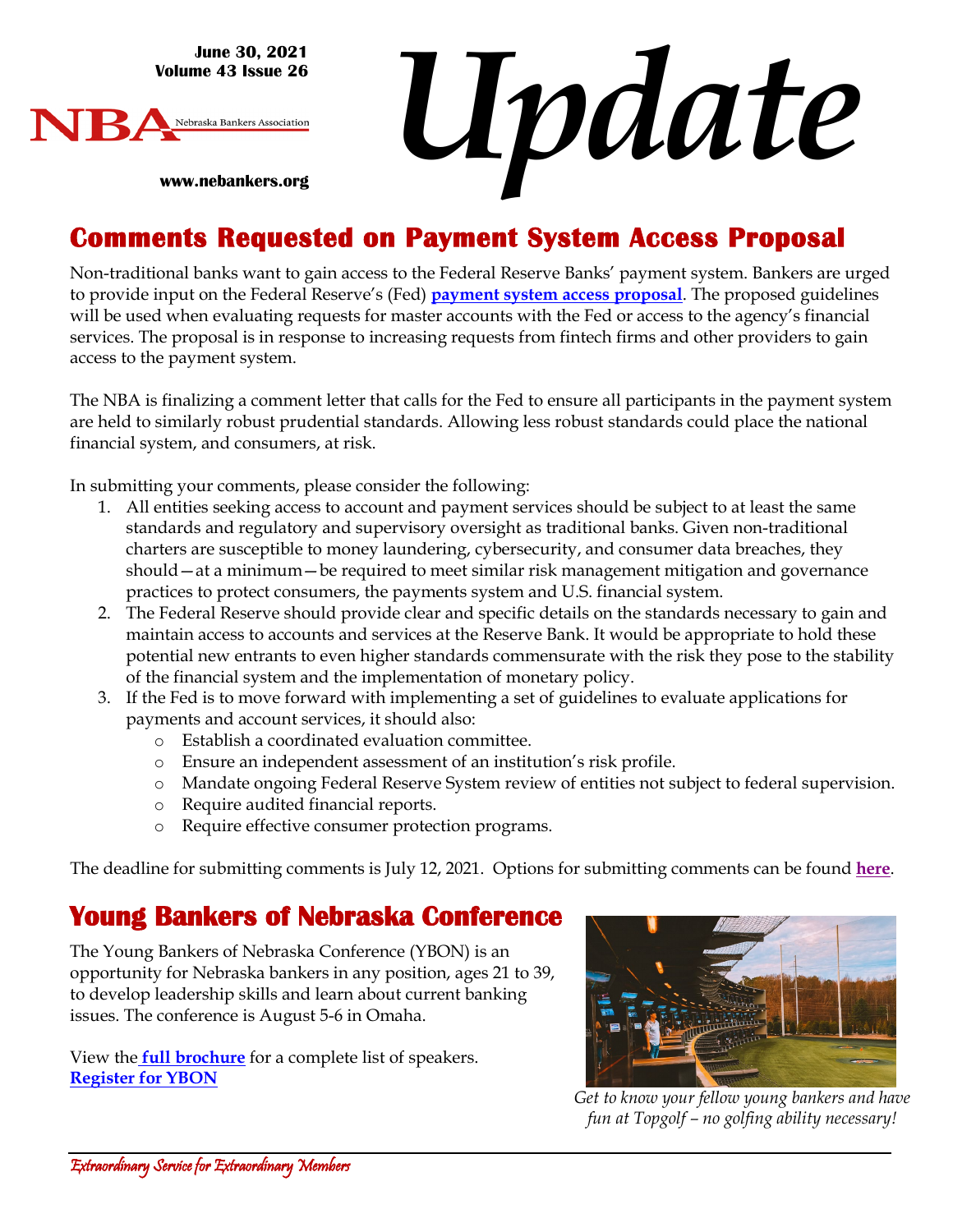# **CFPB Finalizes Mortgage Servicing COVID-19 Rule**

The Consumer Financial Protection Bureau (CFPB) released a final rule which establishes a temporary COVID-19 emergency pre-foreclosure period under Regulation X. The rule prohibits servicers from making the first notice or filing required to initiate foreclosure until December 31. The Federal Housing Finance Agency also stated that Fannie Mae and Freddie Mac servicers may not make a first notice or filing for foreclosure that would be prohibited by the CFPB rule before it takes effect. **[Learn More](https://files.consumerfinance.gov/f/documents/cfpb_covid-mortgage-servicing-rule_executive-summary_2021-06.pdf)**

## **PPP Liquidity Facility Extended**

The Federal Reserve Extended the Paycheck Protection Program (PPP) Liquidity Facility a final time until July 30.

**[Learn More](https://www.federalreserve.gov/newsevents/pressreleases/monetary20210625a.htm)**

### **HUD Proposes Restoring Discriminatory Effects Rule**

The Department of Housing and Urban Development (HUD) announced a proposal to rescind the 2020 disparate impact rule and restore the 2013 discriminatory effects rule. The 2020 rule modified the 2013 disparate impact rule to comply with the Supreme Court's 2015 decision in *Texas Department of Housing and Community Affairs v. Inclusive Communities Project*. The rule which recognized disparate impact analysis to demonstrate discrimination claims under the Fair Housing Act but added key limitations to ensure the burden of proof in disparate impact cases is with the plaintiffs. The 2020 final rule was not implemented because a Massachusetts federal district court judge stayed the rule pending consideration of consumer advocates' challenge to the rule as arbitrary and capricious. **[Learn More](https://www.hud.gov/press/press_releases_media_advisories/HUD_No_21_107)**

# **IRS Extends Physical Presence Requirement Relief**

The Internal Revenue Service (IRS) extended its temporary relief from the physical presence requirement. Under the temporary relief extension, spousal consents may be conducted remotely rather than be witnessed by a notary public or plan representative. The extension applies through June 30, 2022. **[Learn More](https://www.irs.gov/pub/irs-drop/n-21-40.pdf)**

#### **OCC Working on Credit Score Alternatives**

Project Reach is a program of the Office of the Comptroller of the Currency (OCC) to develop a credit score from alternative data for the 45-65 million Americans who have no or very little credit history. Grovetta Gardinner, a senior OCC official stated, "We are discussing financial inclusion around access to credit, in particular, and bringing together financial institutions, civil rights organizations, fintechs and a lot of incredibly bright people."

**[Learn More](https://bankingjournal.aba.com/2021/06/occ-working-with-tech-firms-on-credit-score-alternatives/)**

# **Credit Reporting System Hearing**

The House Committee on Financial Services held a hearing, A Biased, Broken System: Examining Proposals to Overhaul Credit Reporting to Achieve Equity, that included a discussion of a proposal to create a public credit reporting agency under the CFPB. **[Learn More](https://financialservices.house.gov/calendar/eventsingle.aspx?EventID=407957)**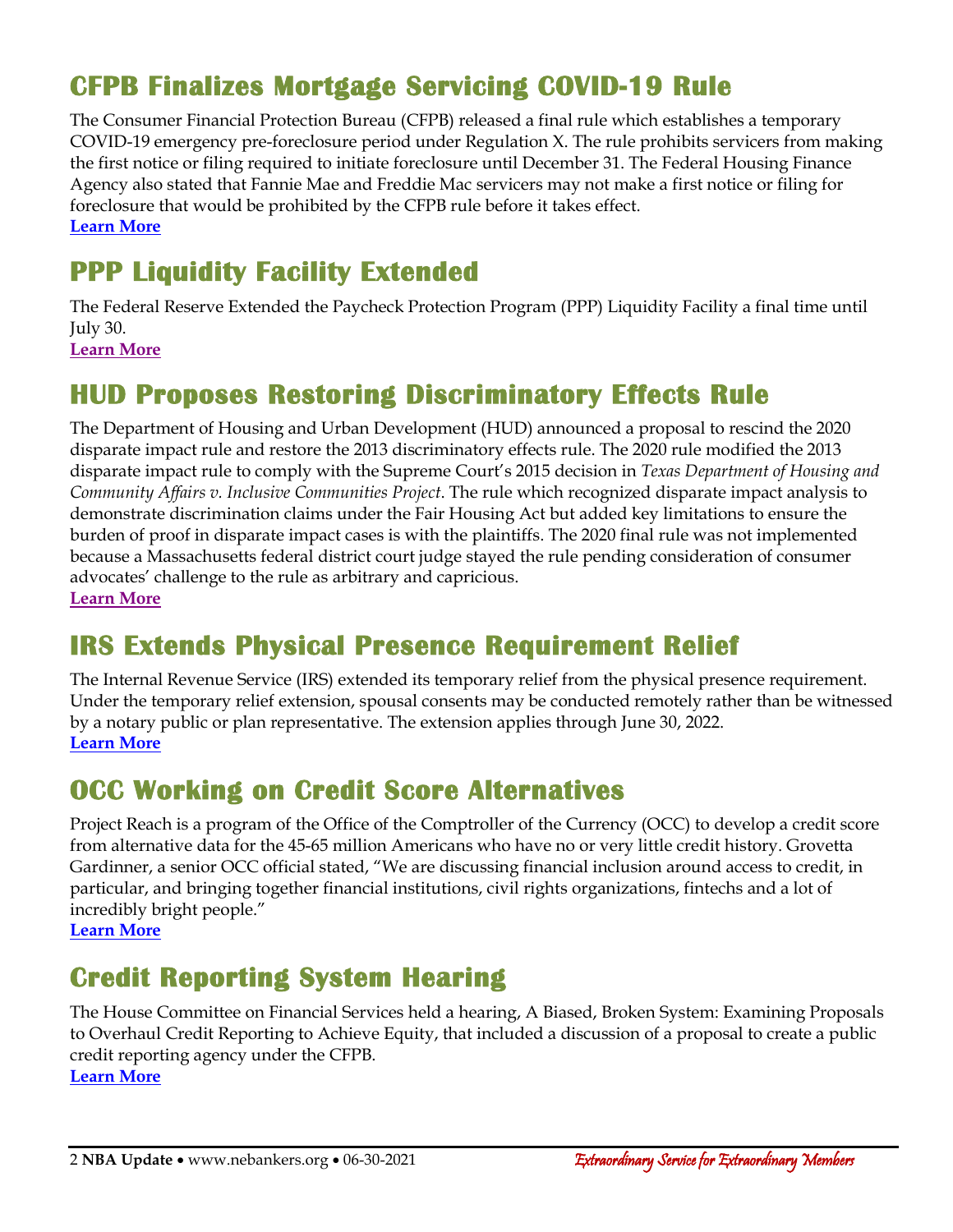# **Share your Story of Promoting Student Economic Inclusion**

The NBA wants to highlight your bank's efforts toward on promoting economic inclusion and financial capability for Nebraska students. An upcoming webinar will highlight the importance of innovative financial education strategies to bank all Nebraska high school students. NBA President and CEO Richard Baier will be participating in the webinar and sharing your examples of how banks provide financial education to students. The webinar is August 31 from 3:00 to 5:00 CT. Share your information by emailing Kara Heideman at the NBA at **kara.heideman@nebankers.org**.

**Register [for the Webinar](https://web.cvent.com/event/c964464b-5451-4964-bec8-7e12723019ae/regProcessStep1)**

#### **Employee Spotlight**

#### **Jamie Yendra, Agency Services Account Manager**

The NBA and NBISCO are pleased to welcome Jamie Yendra.

**Hometown:** Gibbon, NE

**Alma Maters**: Gibbon High School, University of Nebraska at Kearney **What Are You Most Looking Forward To In Your New Role?** I am looking forward to building personal relationships with the NBISCO team and agents I will be working with.

**Favorite Thing About Nebraska:** I love the ever-changing seasons in Nebraska and sunset views. The summer heat brings outside fun and fishing at one of the many lakes our state has to offer. The fall coolness and changing of the leaves bring deer hunting trips and quiet time outside. The winter cold brings beautiful snow and waterfowl hunting



*Jamie Yendra Jamie Yendra*

trips with my family. Finally, the spring warmness brings the crane migration and a sense of new beginnings.

**Hobbies:** As you can tell from my list of favorite things, I like to spend time outside, hunting and fishing with my family. If there is a country music concert in the area, I will most likely be there with my friends enjoying the music.

#### **Upcoming Events**

We enjoyed seeing bankers at the NBA attending the KBA/NBA Schools of Banking Relationship and Business Development School last week.

We're looking forward to seeing bankers in person at an upcoming event. **[Calendar](https://web.nebankers.org/events)** 



*Relationship and Business Development School Attendees*

#### **Scenes of Nebraska Calendars and Football Schedules**

There's still time to place your bank's orders for two popular products. Don't miss out!

- **[Place Your Calendar Order](https://www.nebankers.org/calendars.html)**
- **[Place Your Football Schedule Order](https://www.nebankers.org/footballschedules.html)**